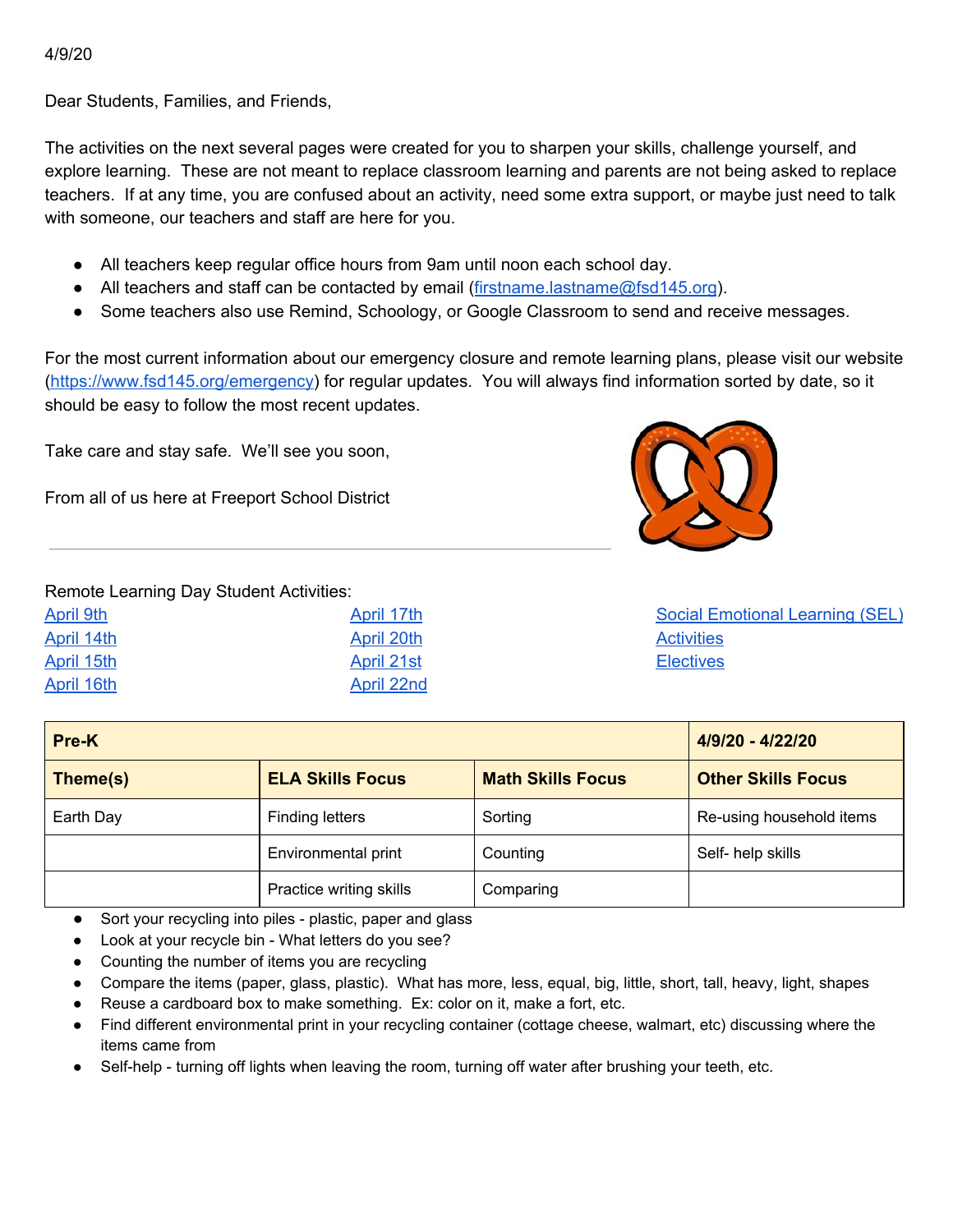<span id="page-1-0"></span>Pre-K -- April 9th Parents: Choose two activities from each page each day.

|                                                 | <b>Math</b>                                                                                                                         | <b>Reading and Writing</b>                                                                                                                                          | Science/<br><b>Social</b><br><b>Studies</b>                                                                                                                       | <b>Extra</b><br><b>Challenge</b><br>[any subject)                                           |
|-------------------------------------------------|-------------------------------------------------------------------------------------------------------------------------------------|---------------------------------------------------------------------------------------------------------------------------------------------------------------------|-------------------------------------------------------------------------------------------------------------------------------------------------------------------|---------------------------------------------------------------------------------------------|
| <b>Activity 1</b><br>and<br><b>Instructions</b> | Count how many trash cans<br>you have in your house.<br>6.A.ECa<br>6.A.ECf                                                          | Take some junk mail and cut<br>out the letters in your name.<br>19.A.ECc.<br>4.B.ECd                                                                                | Discussion:<br>Where does<br>the trash go?<br><b>Virtual Field</b><br>trip:<br>https://illinois.<br>pbslearningm<br>edia.org/reso<br>urce/9f51c5d<br>8-12c7-410b- | Collect<br>different<br>recyclable<br>items to use<br>for the week.<br>11.A.ECc<br>11.A.ECd |
| <b>Activity 2</b><br>and<br><b>Instructions</b> | Look at the trash cans in your<br>house. Are they tall, short,<br>colored, circular, rectangular,<br>etc. Describe them.<br>7.A.ECc | Cut out letters using junk mail<br>and match them<br>Tip - you can do matching<br>just lower-case, just upper-<br>case or match upper- to<br>lower-case.<br>4.B.ECc | <b>b3d8-38fec56</b><br>34bab/recycli<br>ng-center-fiel<br>d-trip/<br>1.E.ECb                                                                                      |                                                                                             |

**Be sure to check the specials (Art, Music, PE) and the Social/Emotional Learning pages for more grade specific activities.**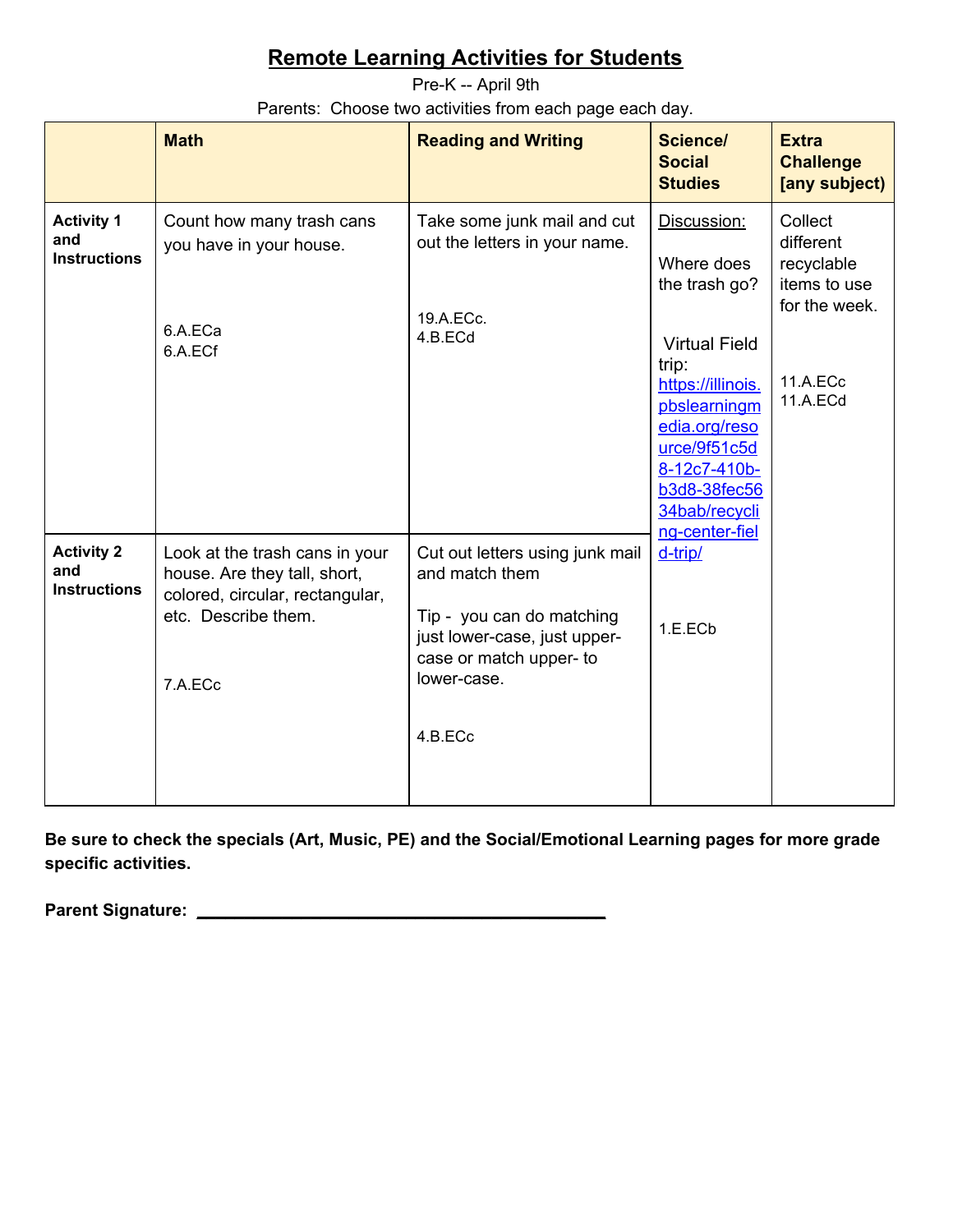<span id="page-2-0"></span>Pre-K --April 14 Parents: Choose two activities from each page each day.

|                                                 | <b>Math</b>                                                                                                                                                                                            | <b>Reading and Writing</b>                                                                                                                                                                                                          | Science/<br><b>Social Studies</b>                                         | <b>Extra</b><br><b>Challenge</b><br>(any subject)                                                                                                                  |
|-------------------------------------------------|--------------------------------------------------------------------------------------------------------------------------------------------------------------------------------------------------------|-------------------------------------------------------------------------------------------------------------------------------------------------------------------------------------------------------------------------------------|---------------------------------------------------------------------------|--------------------------------------------------------------------------------------------------------------------------------------------------------------------|
| <b>Activity 1</b><br>and<br><b>Instructions</b> | Tallying the junk - make<br>columns and tally how many of<br>each you have.<br>Paper - III<br>Plastic - II<br>Glass - IIII<br>Discuss which one has more,<br>less, are any equal<br>7.A.ECc<br>6.A.ECa | I went shopping:<br>Have your child cut out the<br>names of the junk you<br>have. Pretend to go<br>grocery shopping using<br>environmental print -<br>things that your child<br>would want to 'buy'.<br>19.A.ECc<br>15.D.ECa        | Discussion:<br>How can we<br>reuse junk?<br>1.A.ECb<br>1.B.ECc<br>1.B.ECd | Using your<br>imagination make<br>a unique toy out<br>of the recycling.<br>Ex: garage out of<br>a shoe box, ramp<br>out of a paper<br>towel tube, etc.<br>11.A.ECb |
| <b>Activity 2</b><br>and<br><b>Instructions</b> | Count the amount of recycling<br>you have collected thus far.<br>While counting aloud have<br>your child bounces for each<br>number.<br>Ex: 1 - bounce; 2 - bounce<br>again, etc.<br>6.A.ECa           | Play I- spy a letter using<br>your collected materials.<br>Ex: I spy the letter 'A' -<br>have your child point or<br>circle the letter they have<br>found on the different<br>items that you have<br>collected thus far.<br>4.B.ECb |                                                                           |                                                                                                                                                                    |

**Be sure to check the specials (Art, Music, PE) and the Social/Emotional Learning pages for more grade specific activities.**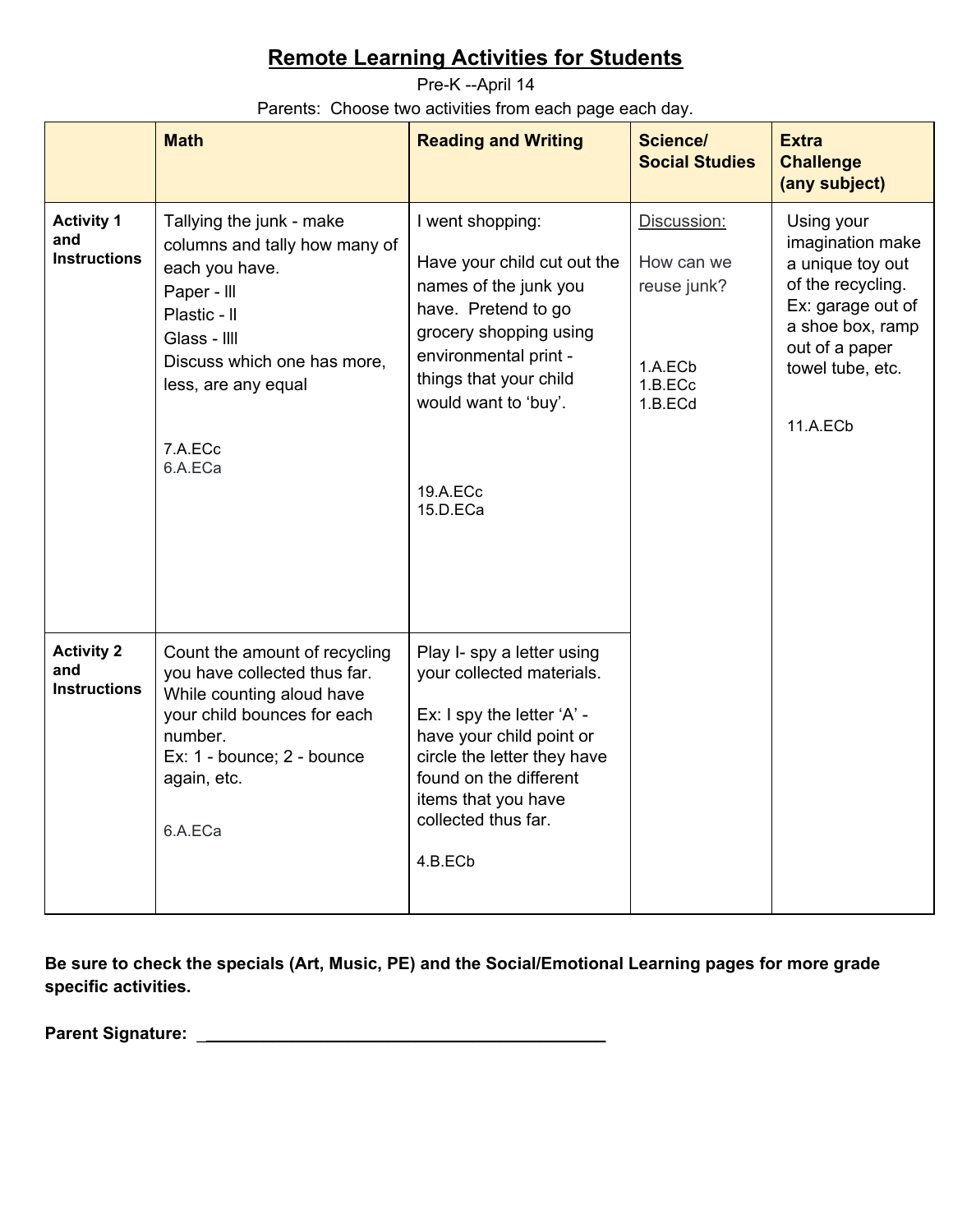<span id="page-3-0"></span>Pre-K -- April 15th Parents: Choose two activities from each page each day.

|                                                 | <b>Math</b>                                                                                                                                                                                                                                                                                                  | <b>Reading and Writing</b>                                                                                                                                                                                                              | <b>Science/</b><br><b>Social</b><br><b>Studies</b>            | <b>Extra</b><br><b>Challenge</b><br>(any subject)                                                                                                                                                      |
|-------------------------------------------------|--------------------------------------------------------------------------------------------------------------------------------------------------------------------------------------------------------------------------------------------------------------------------------------------------------------|-----------------------------------------------------------------------------------------------------------------------------------------------------------------------------------------------------------------------------------------|---------------------------------------------------------------|--------------------------------------------------------------------------------------------------------------------------------------------------------------------------------------------------------|
| <b>Activity 1</b><br>and<br><b>Instructions</b> | "I'm thinking of a<br>shape" Describe a<br>shape out of the items<br>you have collected this<br>week and have your child<br>locate the item you have<br>described.<br>Ex: Item - water bottle -<br>I'm thinking of a shape<br>that has a circle at the<br>top, is tall, cylinder, etc.<br>9.A.ECa<br>9.A.ECc | Make a list together on<br>different ways you can use<br>less trash.<br>5.B.ECb                                                                                                                                                         | Discussion:<br>How can we<br>create less<br>trash?<br>1.A.ECb | Go on a walk around<br>your neighborhood<br>-Talk about the<br>different trash you<br>see.<br>-Discuss if the trash<br>could be recycled?<br>-Where should it<br>have been disposed<br>of?<br>12.E.ECb |
| <b>Activity 2</b><br>and<br><b>Instructions</b> | Take a recyclable<br>container and have a<br>parent put a random<br>number of items inside.<br>Take turns guessing how<br>many are inside of the<br>container. Count the<br>objects.<br>6.C.ECa                                                                                                              | Clap out the sounds in the<br>different environmental print<br>you find in your recycling or<br>trash.<br>Ex:<br>sandwich-sand/wich<br>pancake- pan/cake<br>cupcake-cup/cake<br>toothbrush-tooth/brush<br>Wal-mart- Wal/mart<br>4.C.ECc |                                                               |                                                                                                                                                                                                        |

**Be sure to check the specials (Art, Music, PE) and the Social/Emotional Learning pages for more grade specific activities.**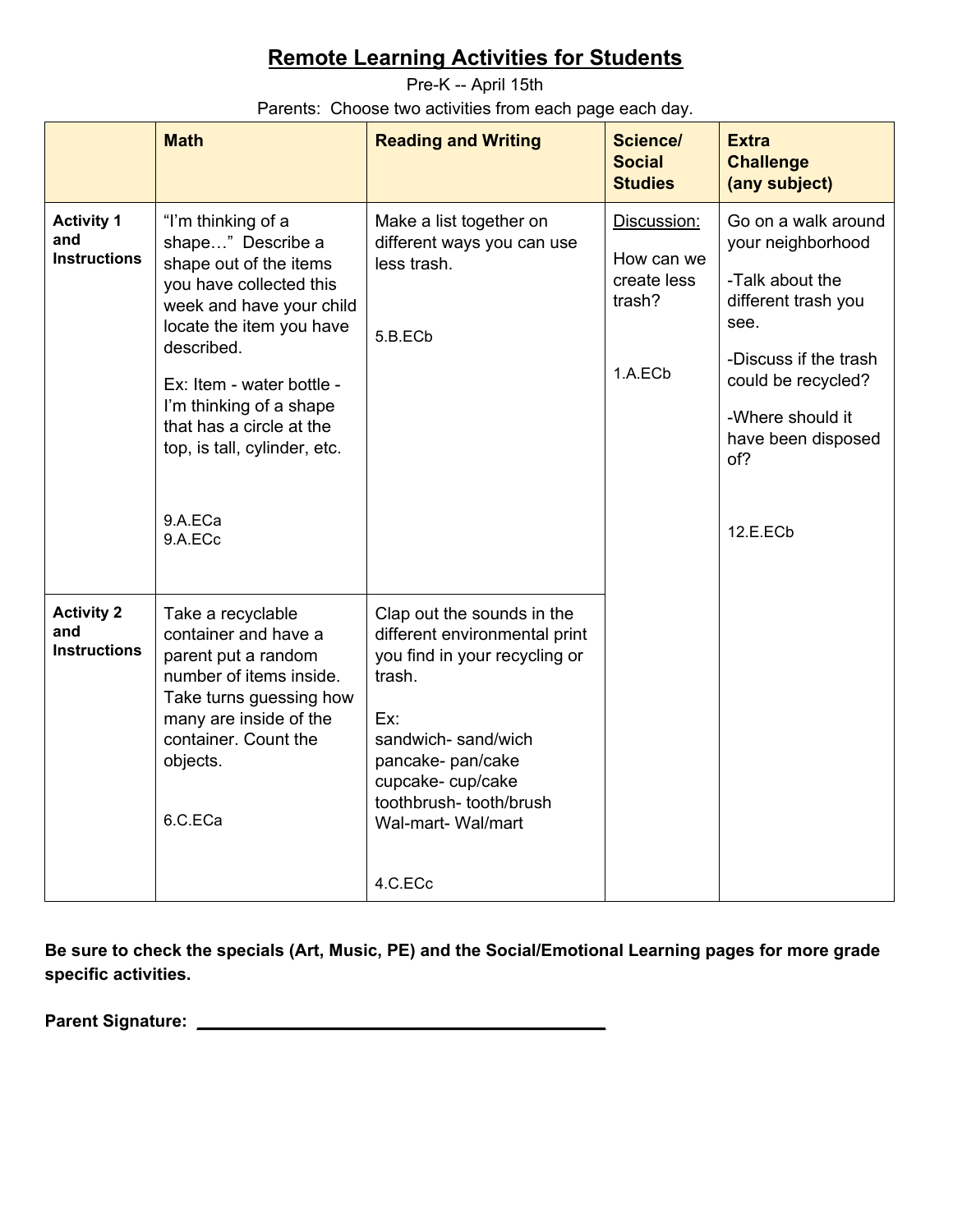<span id="page-4-0"></span>Pre-K -- April 16th Parents: Choose two activities from each page each day.

|                                                 | <b>Math</b>                                                                                                  | <b>Reading and Writing</b>                                                                                                                                                                          | Science/<br><b>Social Studies</b>                                                                             | <b>Extra</b><br><b>Challenge</b><br>(any subject)                                                                                                                                                               |
|-------------------------------------------------|--------------------------------------------------------------------------------------------------------------|-----------------------------------------------------------------------------------------------------------------------------------------------------------------------------------------------------|---------------------------------------------------------------------------------------------------------------|-----------------------------------------------------------------------------------------------------------------------------------------------------------------------------------------------------------------|
| <b>Activity 1</b><br>and<br><b>Instructions</b> | Measurement:<br>Find different recycling and<br>sort them from shortest to<br>tallest.<br>7.A.ECa<br>7.A.ECb | Glue/put together<br>different scraps of junk<br>to create the letters in<br>your child's name.<br>Tip: Don't forget the first<br>letter is always an<br>uppercase letter. :)<br>4.B.ECd<br>4.B.ECb | Discussion:<br>What do workers<br>do with the trash?<br>1.A.ECb<br>1.A.ECc<br>1.B.ECa<br>15.A.ECa<br>15.A.ECb | Take the<br>plastic bottles<br>and stand them<br>up. Using a<br>soft ball, bowl<br>the bottles<br>over. When<br>the bottles fall<br>count how<br>many are still<br>standing.<br>6.A.ECa<br>19.A.ECc<br>19.A.ECa |
| <b>Activity 2</b><br>and<br><b>Instructions</b> | Counting:<br>Find different recycling and<br>count how many you have<br>found.<br>6.A.ECa<br>6.A.ECf         | Find different items that<br>start with the same<br>letter.<br>Ex:<br>Cottage Cheese,<br>Cheerios, etc start with<br>the letter 'C'<br>4.A.ECe<br>4.C.ECd                                           |                                                                                                               |                                                                                                                                                                                                                 |

**Be sure to check the specials (Art, Music, PE) and the Social/Emotional Learning pages for more grade specific activities.**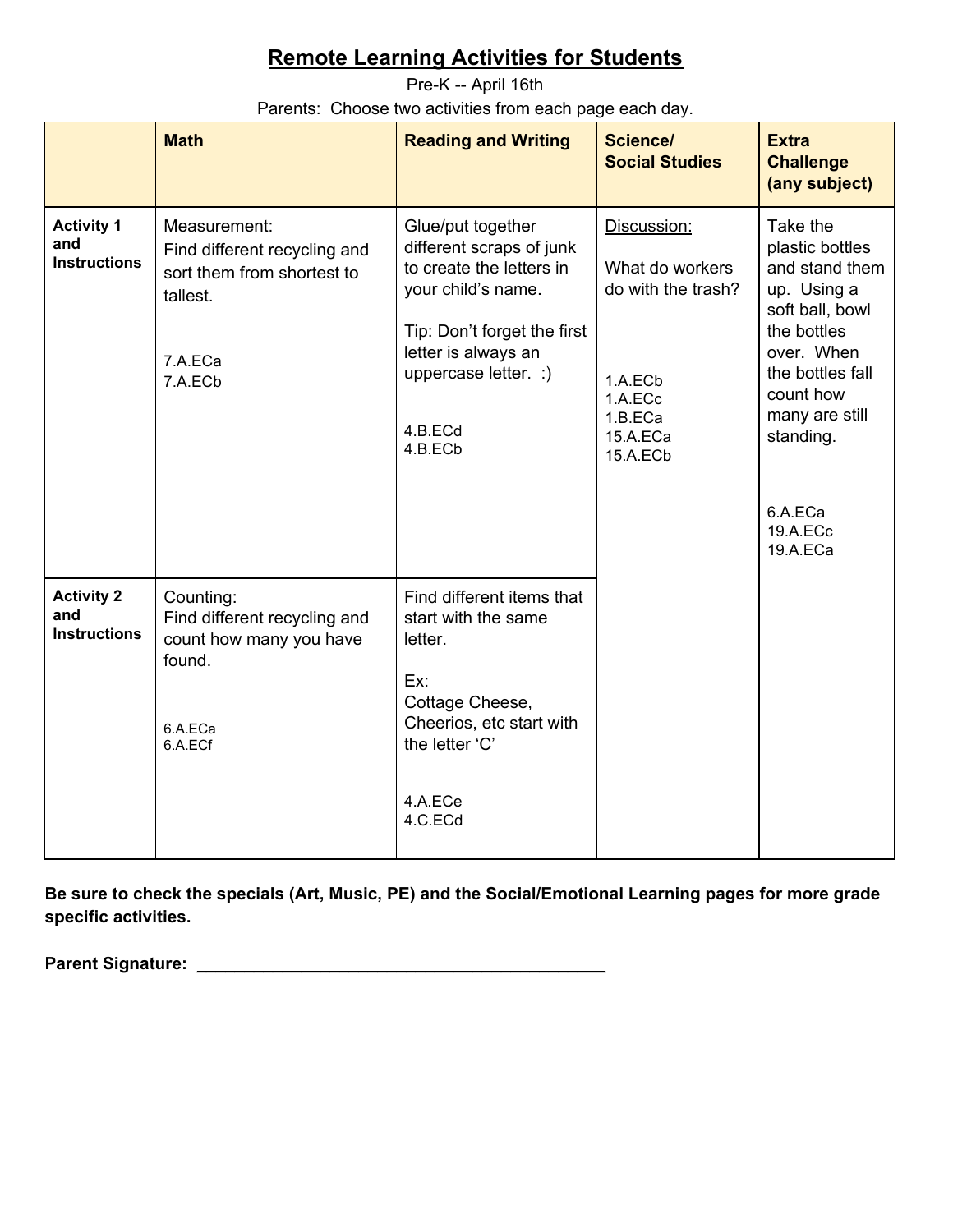<span id="page-5-0"></span>Pre-K -- April 17th Parents: Choose two activities from each page each day.

|                                                 | <b>Math</b>                                                                                                                                                                                        | <b>Reading and Writing</b>                                                                                                                                                                                                                   | <b>Science/</b><br><b>Social Studies</b>                                           | <b>Extra</b><br><b>Challenge</b><br>(any subject)                                                         |
|-------------------------------------------------|----------------------------------------------------------------------------------------------------------------------------------------------------------------------------------------------------|----------------------------------------------------------------------------------------------------------------------------------------------------------------------------------------------------------------------------------------------|------------------------------------------------------------------------------------|-----------------------------------------------------------------------------------------------------------|
| <b>Activity 1</b><br>and<br><b>Instructions</b> | Counting how many days<br>until trash day. Discuss what<br>trash day is and what day<br>yours falls on. Use a<br>calendar as a visual if<br>needed. Point to the day as<br>you name it.<br>6.A.ECa | Make a list of what you<br>think would happen if we<br>didn't have our garbage<br>picked up by the garbage<br>truck?<br>Here comes the garbage<br>barge online story:<br>https://www.storylineonline.n<br>et/books/garbage-barge/<br>1.B.ECb | Discussion:<br>How do trash<br>and garbage<br>affect our<br>community?<br>11.A.ECa | Pack a waste<br>free lunch -<br>make a lunch<br>that you will<br>throw the least<br>amount of.<br>6.C.ECa |
| <b>Activity 2</b><br>and<br><b>Instructions</b> | Using toilet paper<br>tubes/paper towel<br>tubes/rolled up newspaper to<br>create buildings and<br>compare which one is<br>tall/short.<br>7.A.ECc                                                  | Read any book you have<br>available. Discuss the<br>characters that are in the<br>story.<br>2.A.ECa                                                                                                                                          |                                                                                    |                                                                                                           |

**Be sure to check the specials (Art, Music, PE) and the Social/Emotional Learning pages for more grade specific activities.**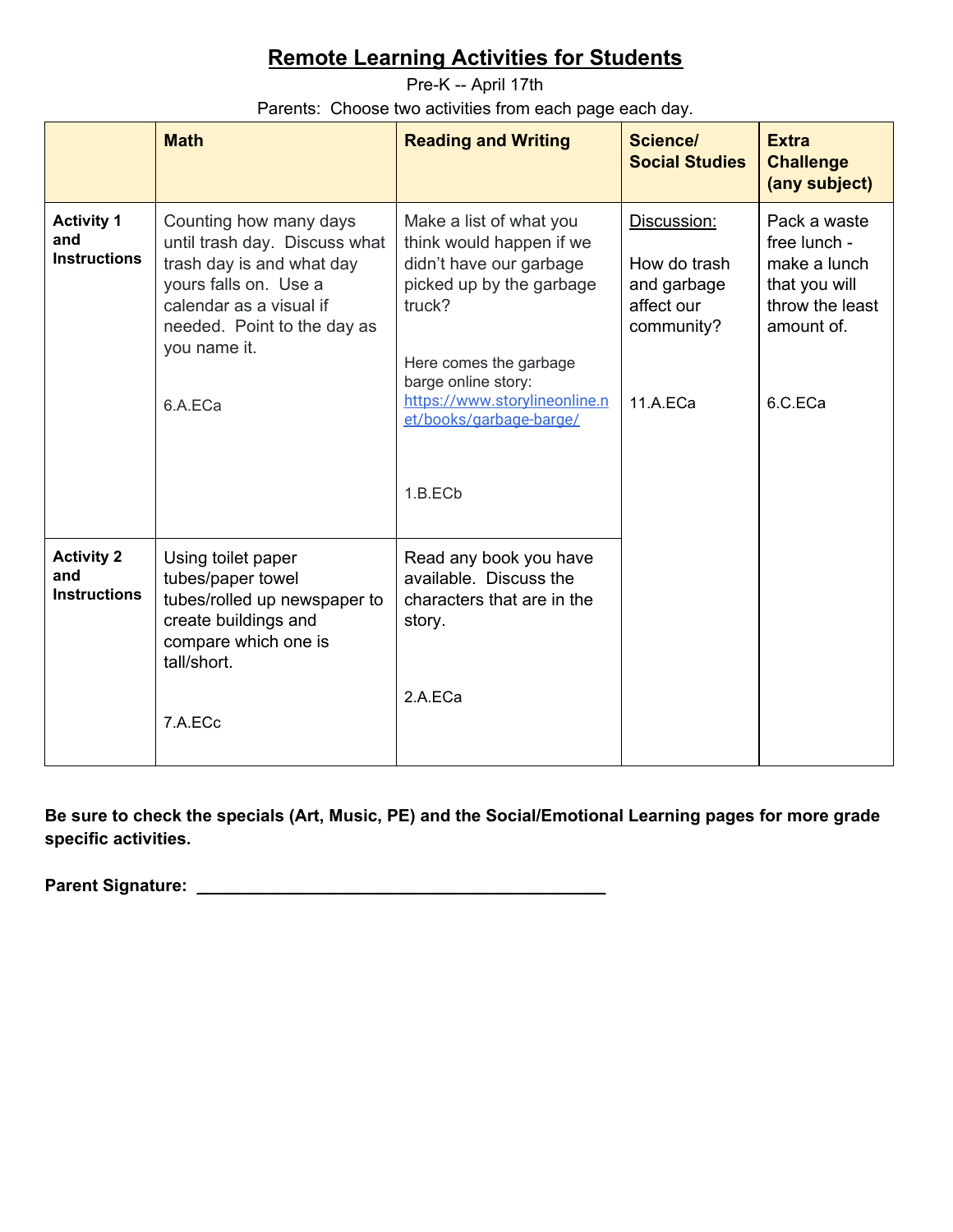<span id="page-6-0"></span>Pre-K -- April 20th Parents: Choose two activities from each page each day.

|                                                 | <b>Math</b>                                                                                                                                                                                           | <b>Reading and Writing</b>                                                                                                                                         | Science/<br><b>Social</b><br><b>Studies</b>                                       | <b>Extra</b><br><b>Challenge</b><br>(any subject)                                                                                                                                                           |
|-------------------------------------------------|-------------------------------------------------------------------------------------------------------------------------------------------------------------------------------------------------------|--------------------------------------------------------------------------------------------------------------------------------------------------------------------|-----------------------------------------------------------------------------------|-------------------------------------------------------------------------------------------------------------------------------------------------------------------------------------------------------------|
| <b>Activity 1</b><br>and<br><b>Instructions</b> | Patterning - using bottle caps,<br>milk caps, etc make a pattern<br>Ex: milk cap, pop cap/tab, milk<br>cap, pop cap/tab, etc.<br>8.A.ECb                                                              | Look at your collection of<br>items. Do any of those items<br>rhyme? If no items rhyme try<br>to rhyme with other words<br>Ex: Cat - sat, hat, bat, etc<br>4.C.ECb | Discussion:<br>What do<br>people throw<br>away?<br>1.A.ECb<br>1.A.ECc<br>12.E.ECb | Help take out<br>the trash - roll<br>the bin to the<br>street with a<br>parent or take<br>your garbage<br>to the<br>dumpster.<br>If you are<br>able - watch<br>the garbage<br>truck take the<br>trash away. |
| <b>Activity 2</b><br>and<br><b>Instructions</b> | Which container holds more<br>water - using bottles,<br>measuring cups, etc. Discuss<br>what items hold more/less.<br>How many cups did you need<br>to use to fill the bottle.<br>7.C.ECa<br>11.A.ECc | Put items that are recyclable<br>into a box. As you pull the<br>item out have your child<br>name the item.<br>12.C.ECa I                                           |                                                                                   | 31.A.ECc<br>12.E.ECb                                                                                                                                                                                        |

**Be sure to check the specials (Art, Music, PE) and the Social/Emotional Learning pages for more grade specific activities. Parent Signature:** \_\_\_\_\_\_\_\_\_\_\_\_\_\_\_\_\_\_\_\_\_\_\_\_\_\_\_\_\_\_\_\_\_\_\_\_\_\_\_\_\_\_\_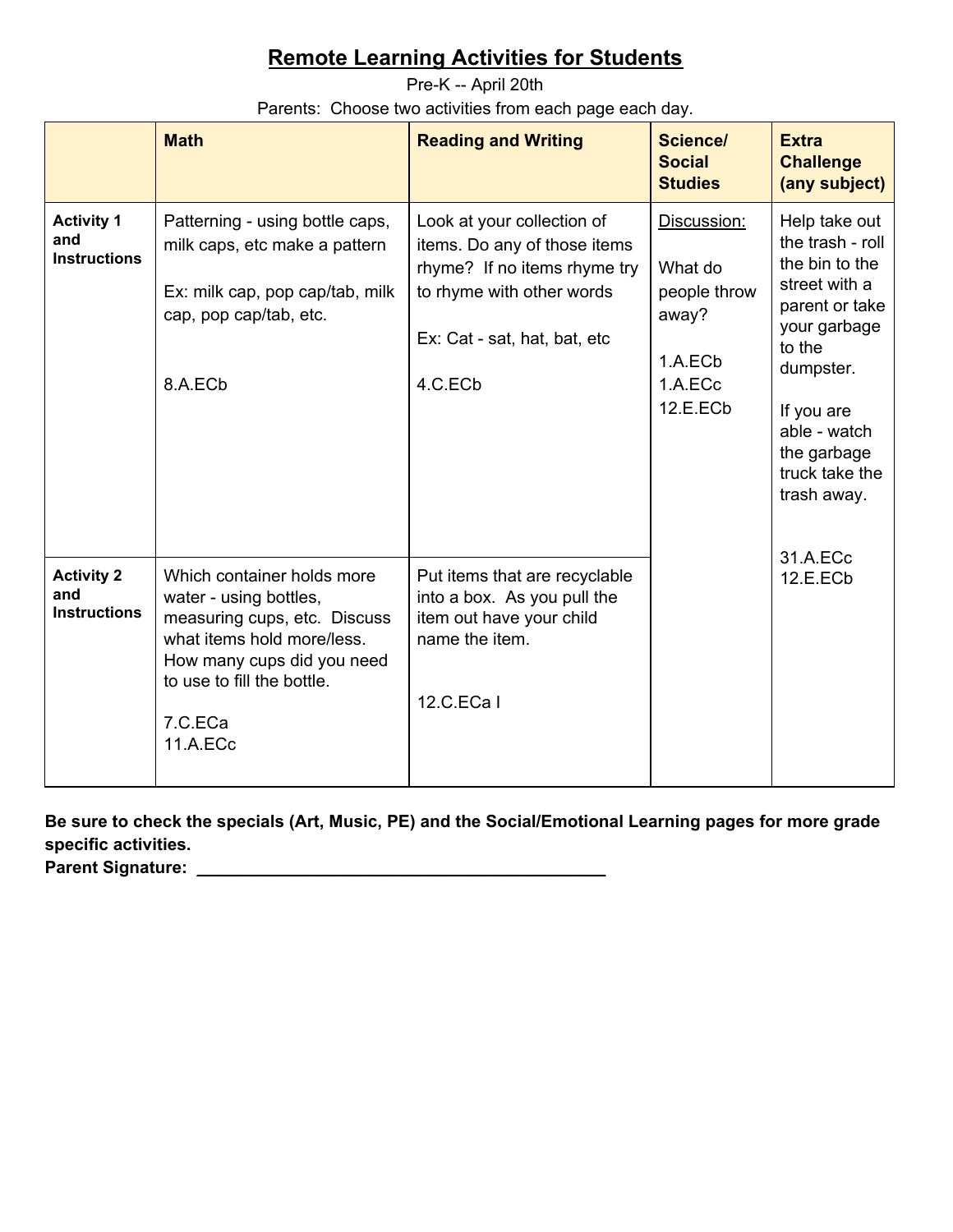<span id="page-7-0"></span>Pre-K -- April 21st

Parents: Choose two activities from each page each day.

|                                                 | <b>Math</b>                                                                                                                                                                          | <b>Reading and Writing</b>                                                                            | <b>Science/</b><br><b>Social</b><br><b>Studies</b>               | <b>Extra</b><br><b>Challenge</b><br>(any subject)                                                                                                   |
|-------------------------------------------------|--------------------------------------------------------------------------------------------------------------------------------------------------------------------------------------|-------------------------------------------------------------------------------------------------------|------------------------------------------------------------------|-----------------------------------------------------------------------------------------------------------------------------------------------------|
| <b>Activity 1</b><br>and<br><b>Instructions</b> | Sorting - Sort your waste items<br>into two piles - trash and<br>recycling. How many did you<br>have in each pile?<br>6.D.ECa<br>6.D.ECb                                             | Create a list of what you and<br>your child know about<br>recycling.<br>1.B.ECc<br>1.B.ECd<br>1.C.ECa | Discussion:<br>What do we<br>know about<br>recycling?<br>1.B.ECc | Self-help -<br>turning off<br>lights when<br>leaving the<br>room, turning<br>off water after<br>brushing your<br>teeth, etc<br>30.C.ECc<br>22.A.ECa |
| <b>Activity 2</b><br>and<br><b>Instructions</b> | Using paper write the numbers<br>1 through 5. Have your child<br>put that amount of items on the<br>corresponding number.<br>Ex: the number 4 will have 4<br>items on it.<br>6.B.ECb | Draw a picture of some of the<br>things you recycled this<br>week.<br>19.A.ECe                        |                                                                  |                                                                                                                                                     |

**Be sure to check the specials (Art, Music, PE) and the Social/Emotional Learning pages for more grade specific activities. Parent Signature:** \_\_\_\_\_\_\_\_\_\_\_\_\_\_\_\_\_\_\_\_\_\_\_\_\_\_\_\_\_\_\_\_\_\_\_\_\_\_\_\_\_\_\_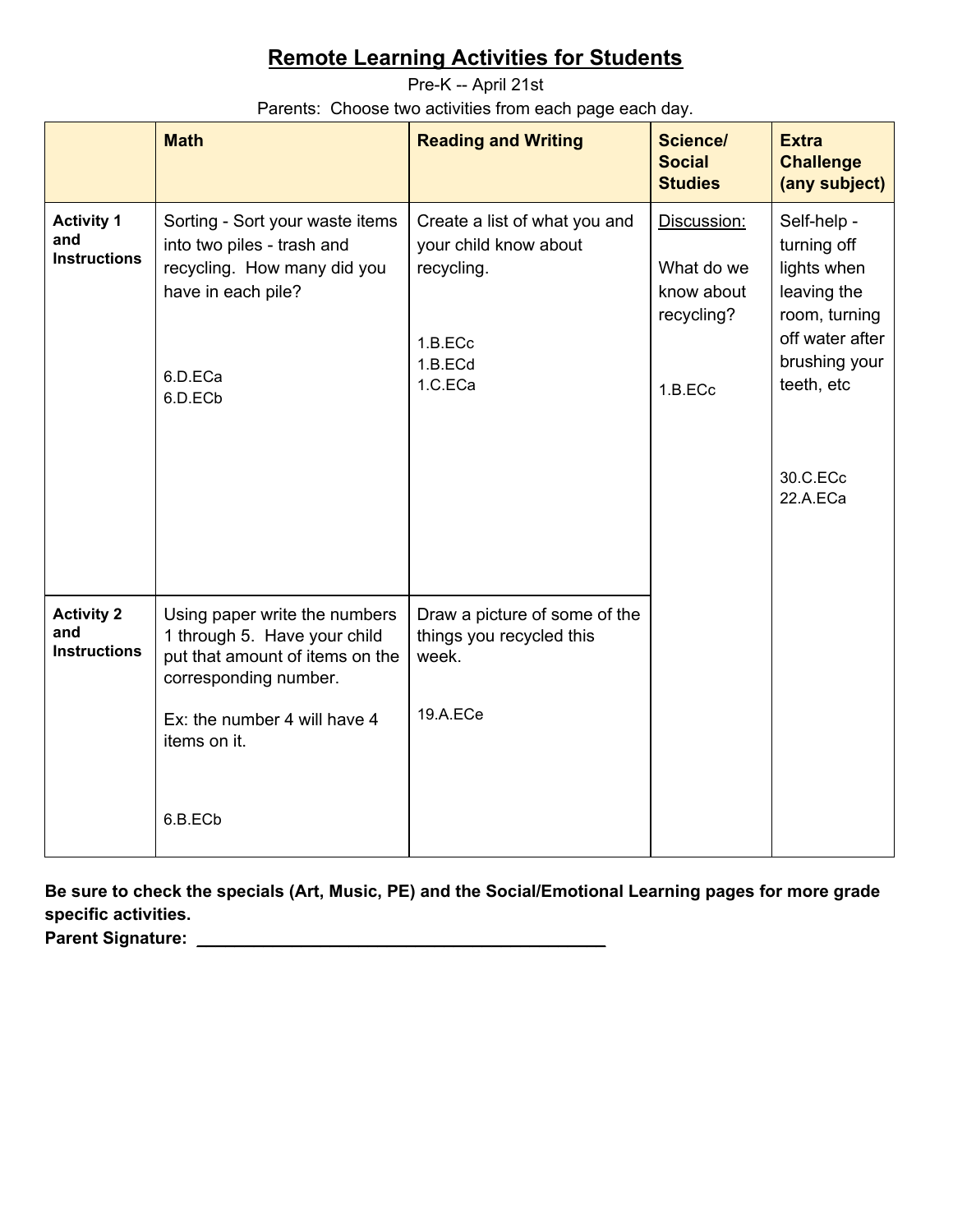<span id="page-8-0"></span>Pre-K -- April 22nd

Parents: Choose two activities from each page each day.

|                                                 | <b>Math</b>                                                                                                                                                                                             | <b>Reading and Writing</b>                                                                                                                                                                                                 | Science/<br><b>Social</b><br><b>Studies</b>         | <b>Extra</b><br><b>Challenge</b><br>(any subject)                                                                                       |
|-------------------------------------------------|---------------------------------------------------------------------------------------------------------------------------------------------------------------------------------------------------------|----------------------------------------------------------------------------------------------------------------------------------------------------------------------------------------------------------------------------|-----------------------------------------------------|-----------------------------------------------------------------------------------------------------------------------------------------|
| <b>Activity 1</b><br>and<br><b>Instructions</b> | Take a walk outside and count<br>the number of garbage/<br>recycling cans you find in your<br>neighborhood.<br>6.A.ECf                                                                                  | Make a list of the items you<br>recall recycling this week.<br>1.A.ECb<br>1.B.ECd<br>1.C.ECa                                                                                                                               | Discussion:<br>What have<br>you learned?<br>1.A.ECb | See how tall<br>of a tower<br>you can<br>make using<br>the recycling<br>you have<br>collected. If it<br>falls, try<br>again.<br>7.A.ECb |
| <b>Activity 2</b><br>and<br><b>Instructions</b> | Select one of your recycled<br>items and use it to measure.<br>Ex: using a water bottle - how<br>many bottles long it is?; using<br>waffle box - how many waffles<br>tall are you<br>7.A.ECb<br>7.A.ECc | Practice writing the letters<br>you see on the different items<br>you have collected.<br>Ex: have your child write<br>down the letters you find on<br>the recycled cereal box,<br>water bottle, etc.<br>5.A.ECc<br>5.A.ECa |                                                     |                                                                                                                                         |

**Be sure to check the specials (Art, Music, PE) and the Social/Emotional Learning pages for more grade specific activities.**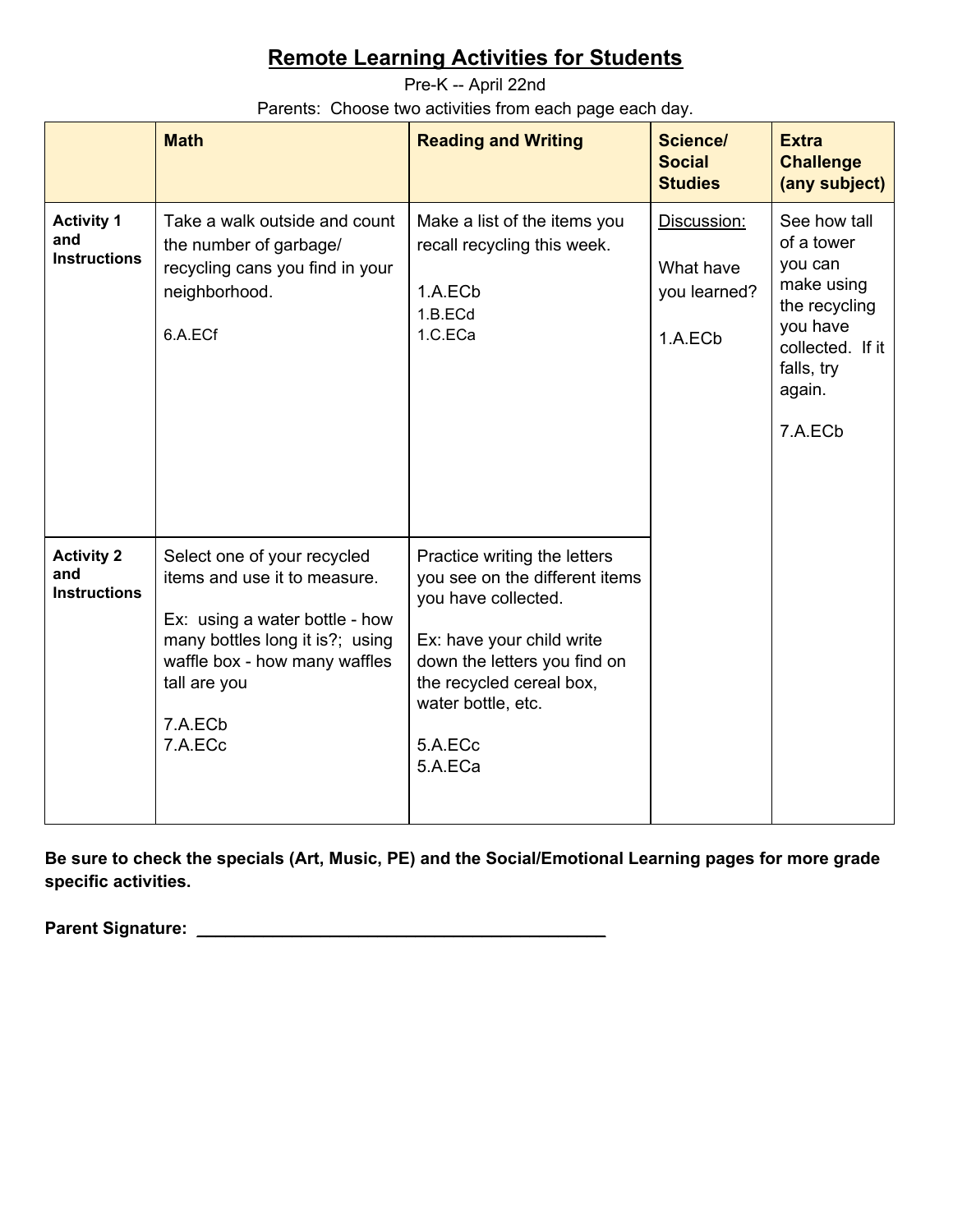<span id="page-9-0"></span>Pre-K -- (SEL) **Theme: Respect Yourself and Others**

The columns below offer choices for student activities for any day.

| <b>Social Emotional Learning Choice Board</b>                                                                                                                                                                               |                                                                                                                                                                                                                                                                                                                               |                                                            |                                                                                                                                                                                                                   |  |
|-----------------------------------------------------------------------------------------------------------------------------------------------------------------------------------------------------------------------------|-------------------------------------------------------------------------------------------------------------------------------------------------------------------------------------------------------------------------------------------------------------------------------------------------------------------------------|------------------------------------------------------------|-------------------------------------------------------------------------------------------------------------------------------------------------------------------------------------------------------------------|--|
| Write your future self a letter.                                                                                                                                                                                            | How do you show respect to the people in<br>your family?                                                                                                                                                                                                                                                                      |                                                            | Find a location in your house that is your<br>"happy place".                                                                                                                                                      |  |
| What advice would you give your future<br>self? What words of encouragement?                                                                                                                                                | Make a list of ways you can show<br>someone respect.                                                                                                                                                                                                                                                                          |                                                            | Take out the things that are distractions<br>within this space.                                                                                                                                                   |  |
| What passions are you going to pursue and<br>how will you achieve those goals?                                                                                                                                              | Then select a new way every day moving<br>forward to showing respect to the people<br>you are with or communicating with online.                                                                                                                                                                                              |                                                            | Add things that promote focus and calm.<br>Belly Breathing is a great way to focus!                                                                                                                               |  |
| 1. Review the Problem Solving STEPS<br>S: Say the problem without blame.<br><b>T:</b> Think of solutions.<br>E: Explore consequences.<br><b>P:</b> Pick the best solution.                                                  | Create a family action plan for solving<br>problems while playing the family's favorite<br>sport.<br>Make a T Chart and label one side "If" and                                                                                                                                                                               |                                                            | Practice planning ahead. Pretend you are<br>going to go on a vacation. You pick the<br>spot.<br>Now, make a list of everything you'd need<br>for that vacation.                                                   |  |
| 2. Think about common problems in your<br>household. Agree on one to solve together.<br>3. Each family member writes down the                                                                                               | the other side "Then".<br>Decide together some possible reactions<br>to problems that everyone can reference in                                                                                                                                                                                                               |                                                            | After mapping out what you need, how do<br>you feel?                                                                                                                                                              |  |
| problem from their perspective on a piece of<br>paper.                                                                                                                                                                      | the heat of the moment during the game.<br>Display your T-Chart somewhere everyone<br>can reference it.                                                                                                                                                                                                                       |                                                            |                                                                                                                                                                                                                   |  |
| 4. Check the statement for blaming words.<br>Always • Never • You made me •<br>Because of you • It's your fault                                                                                                             | T Chart                                                                                                                                                                                                                                                                                                                       |                                                            |                                                                                                                                                                                                                   |  |
| 5. Write one problem statement without<br>blame.                                                                                                                                                                            | If Joey doesn't<br>make the touchdown<br>and gets upset.                                                                                                                                                                                                                                                                      | Then He can walk<br>away and take five<br>focused breaths. |                                                                                                                                                                                                                   |  |
| 6. Use the Problem-Solving Steps to find a<br>solution together.                                                                                                                                                            |                                                                                                                                                                                                                                                                                                                               |                                                            |                                                                                                                                                                                                                   |  |
| 7. Make a plan to put your solution into<br>action. Problem solved!                                                                                                                                                         |                                                                                                                                                                                                                                                                                                                               |                                                            |                                                                                                                                                                                                                   |  |
| Go outside and take a walk with an adult.<br>While you are outside, think about ways to<br>show respect to your neighbors and<br>property.<br>Make a list or draw a picture of what you<br>thought of on your respect walk! | Go outside (or inside) and play a game<br>with your family. Talk about sportsmanship<br>and what it:<br>Looks Like, Sounds Like, Smells like<br>Game Ideas:<br>Life<br>Tic Tac Toe<br>Hang-Man<br>4 square<br>Jump rope<br>Tag<br><b>Relay Races</b><br><b>Uno</b><br>Monopoly<br>Basketball (around the world)<br>Simon Says |                                                            | Find a spot, inside or outside, that helps<br>you feel calm. Try some of these poses<br>while focusing on your breathing. Breathe<br>in for 4 seconds, hold for 4 seconds, and<br>then breathe out for 4 seconds. |  |